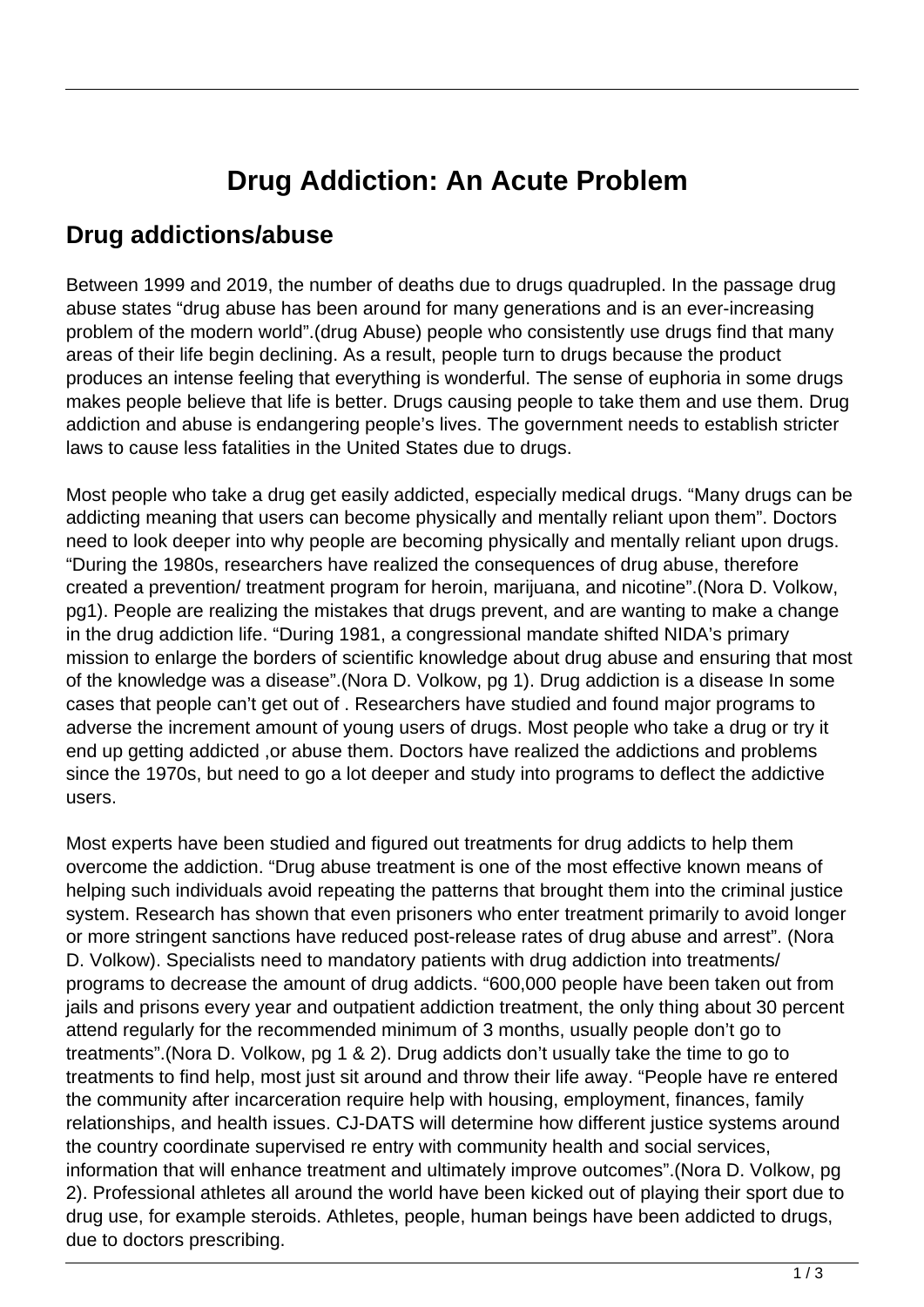Doctors prescribing patients should be patrolled by a limit. If patients are going by too fast with the drugs there's gotta be a stop. "Prescription drug abuse, also known as prescription substance abuse or controlled substance abuse, refers to a wide range of drug use behaviors".(world of health, pg1). Doctors shouldn't give patients medical drugs if they are misused. "Users abuse prescription drugs given from doctors for an open range of reasons, to feel relaxed or have a high feeling, also young users to try and concentrate or study better".(world of health, pg2). Drugs give an intense relaxed feeling that creates an addiction to most users, and cause them to either abuse the drugs and take illegal drugs, putting them in a deeper hole. "Drugs are defined as products that damage the brain and body, many words fit this definition, however including legal and widely available drugs such as alcohol, nicotine, and caffeine".(drugs, gale, pg1). Drugs damage the brain putting people into a mental state, and the more relaxed high feeling gets them away from that. Drugs are a common type of drug most people use.

Depressants slow down activity in the central nervous system. Common effects of depressant drugs include reduced heart rate, slowed breathing, sedation, drowsiness, and reduced coordination. When taken in large quantities, depressants can cause acute intoxication. Examples of depressants include alcohol, barbiturates , and benzodiazepines. Depressants with medicinal properties can be used to treat a range of diseases and disorders, such as insomnia, depression , anxiety, and seizures. Narcotic drugs are powerful painkillers. They typically have additional effects such as euphoria and drowsiness. Opiates are the most common class of narcotic drugs . They include substances like heroin, morphine , and codeine . Synthetic opiates, including oxycodone and hydrocodone, are frequently prescribed for pain management . They have become one of the most commonly abused types of drugs . Many drugs have abuse potential and/or addictive properties, often posing significant health risks. According to the US National Institute on Drug Abuse, the abusive or addictive ingestion of drugs results in more than \$700 billion in annual losses related to health care, crime, and reduced economic productivity. Drug addiction is also a serious social issue. It has destructive effects on families, relationships, employment, and the legal system. From the passage (out of control byNycole Prowse) states "During 1999 and 2019, the number of deaths due to opioids increase significantly. Opioid overdoses have increased significantly between the past two years. 1.7 million people had substance use disorders caused by opioid misuse and 4 to 6 percent of them transitioned to using heroin. Experts estimate that 80 percent of those who use heroin started with prescription opioids. People who usually take drugs or get prescripted end up getting addicted to opioids. Most drugs need to be illegal to avoid most addictions. In the passage "opioid epidemic" states, "Opioids work by attaching to specific opioid-sensitive proteins on nerve cells. Once attached, the opioids prevent the nerves from receiving pain signals from nerves in other parts of the body". Drugs give away the pain feeling in your nerves.

Drugs create an intense feeling in the body that makes a person feel good. In the world during 2017 47,000 people have been killed from drug overdoses. Drug addictions usually are caused at young ages doing drugs. Most people are usually put in having bad parents who are drug addicts and just carry them down. From the passage drug addiction, pain control states, "100 people die everyday of drug addiction how both drug addiction and chronic pain can be cured. In most cases the pain can signal out to your nerves and create what's called pain. absorbed on the opiate receptor sites in the brain". The government needs to have stricter laws on doctors prescribing patients. Drugs are definitely not the answer, treatments and programs are. Doctors need to look a lot closer into the reasons on better ways to stop addiction. In the passage (drug addiction, pain control) states, Many clinics, large and small, offer therapy for